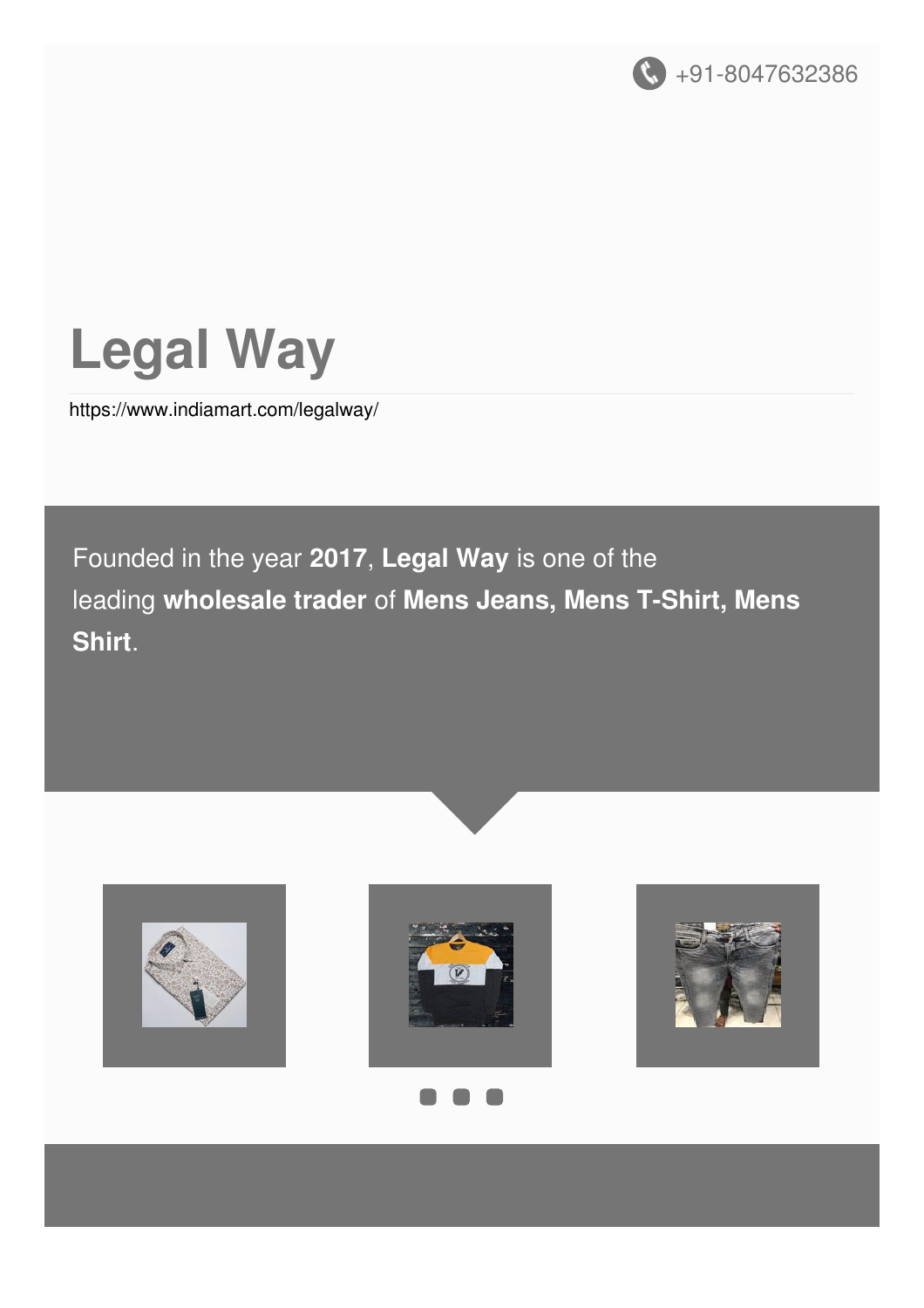# About Us

Founded in the year **2017**, **Legal Way** is one of the leading **Manufacturer/wholesale trader** of **Mens Jeans, Mens T-Shirt, Mens Shirt**. Our presented products are broadly employed in the market for their top features and nominal costs. Furthermore, in order to provide the best quality of products, these products are checked on varied quality parameters employing the advanced techniques.

Moreover, we work under the command of our mentor **Mr. Gunvardhan Jain.** Under his leadership, we have obtained a well-known position in the market.

> **For more information, please visit** <https://www.indiamart.com/legalway/profile.html>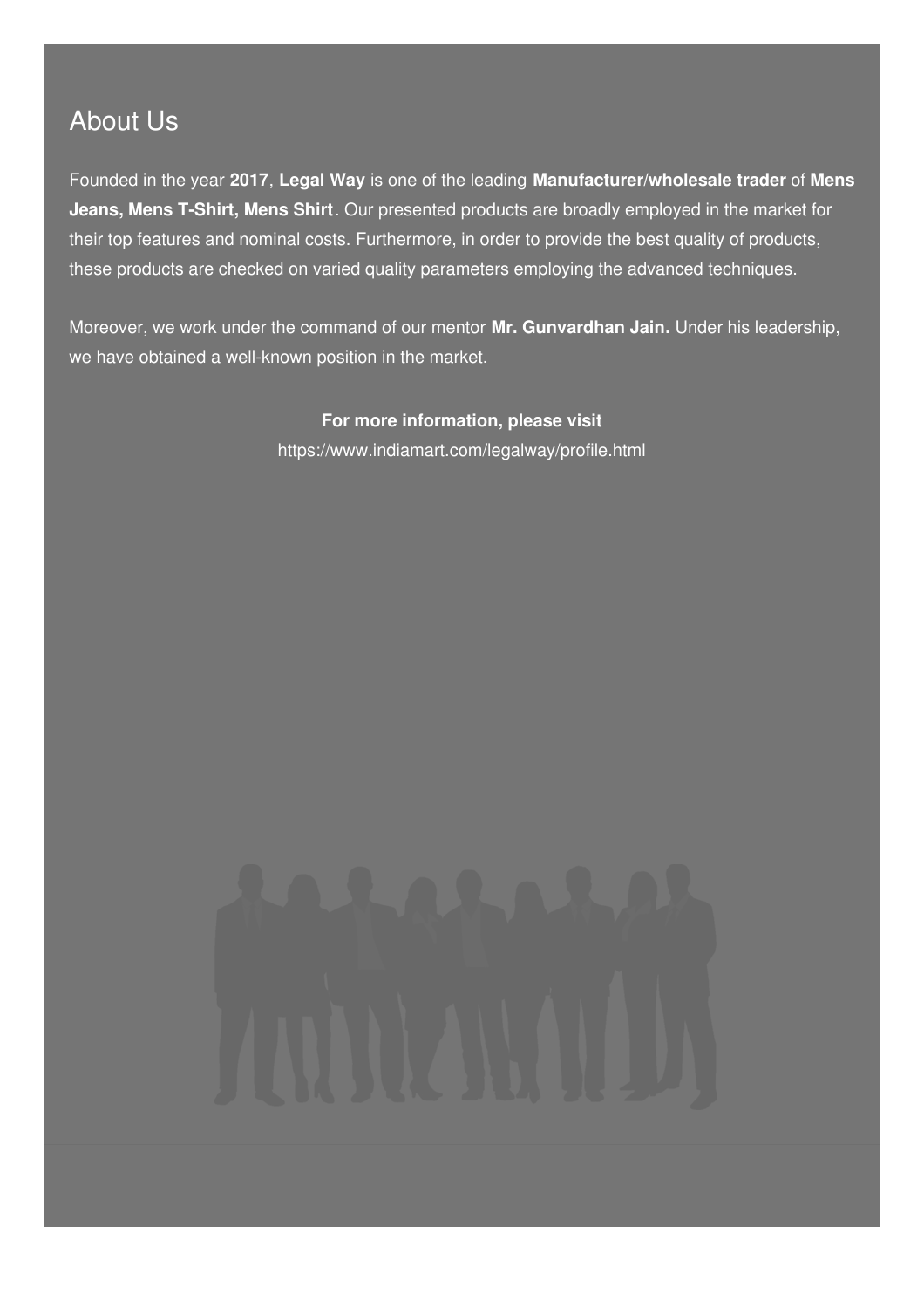#### **MENS SHIRT**



Men Shirt



Men's Full Sleeve Cotton **Casual Shirt** 



Men Half Sleeve Cotton Shirts



Men's Half Sleeve Cotton **Casual Shirt**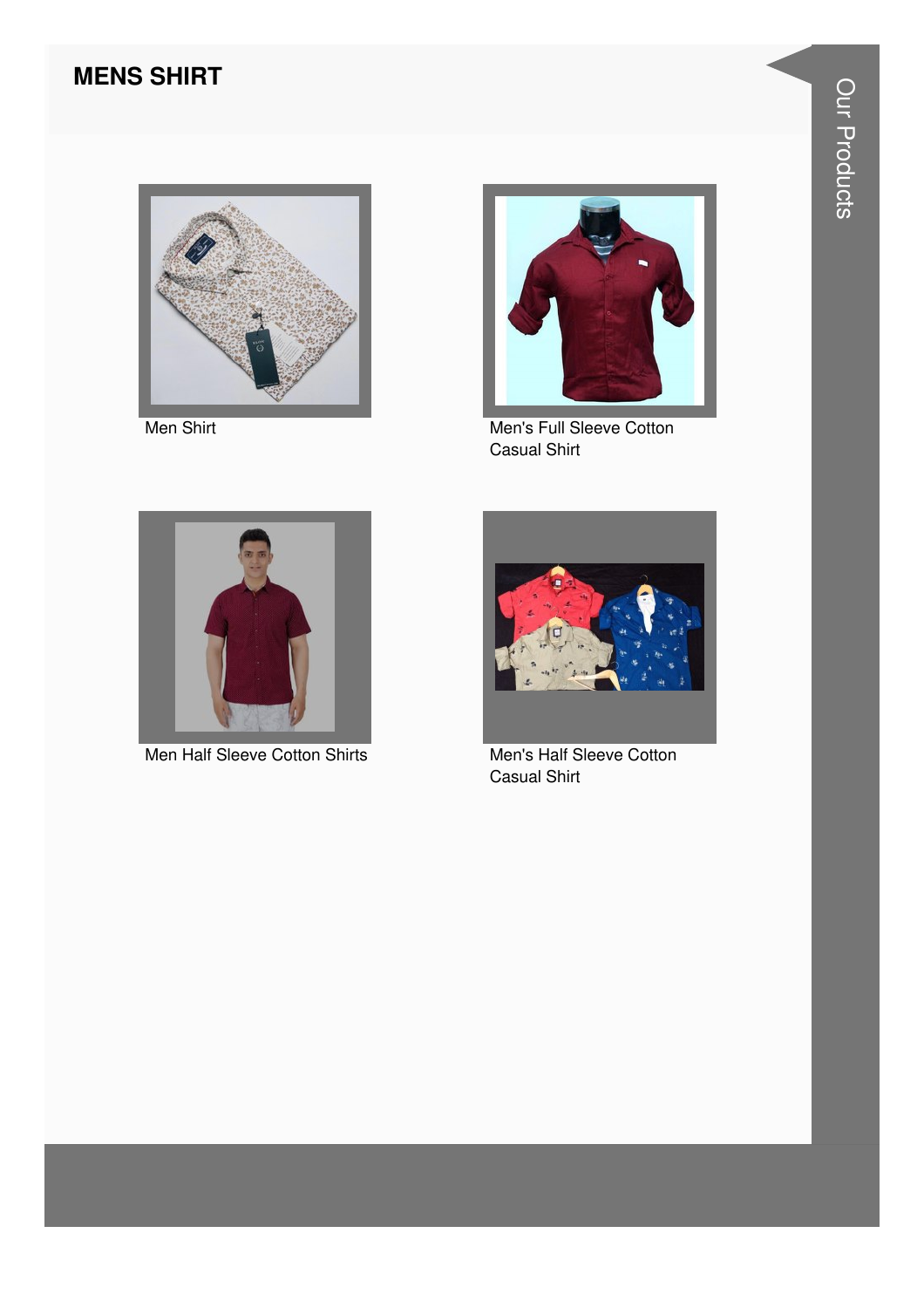#### **MENS T-SHIRT**



Round Neck T Shirts Men T Shirt







Full T-Shirts Men Full Sleeves T-Shirt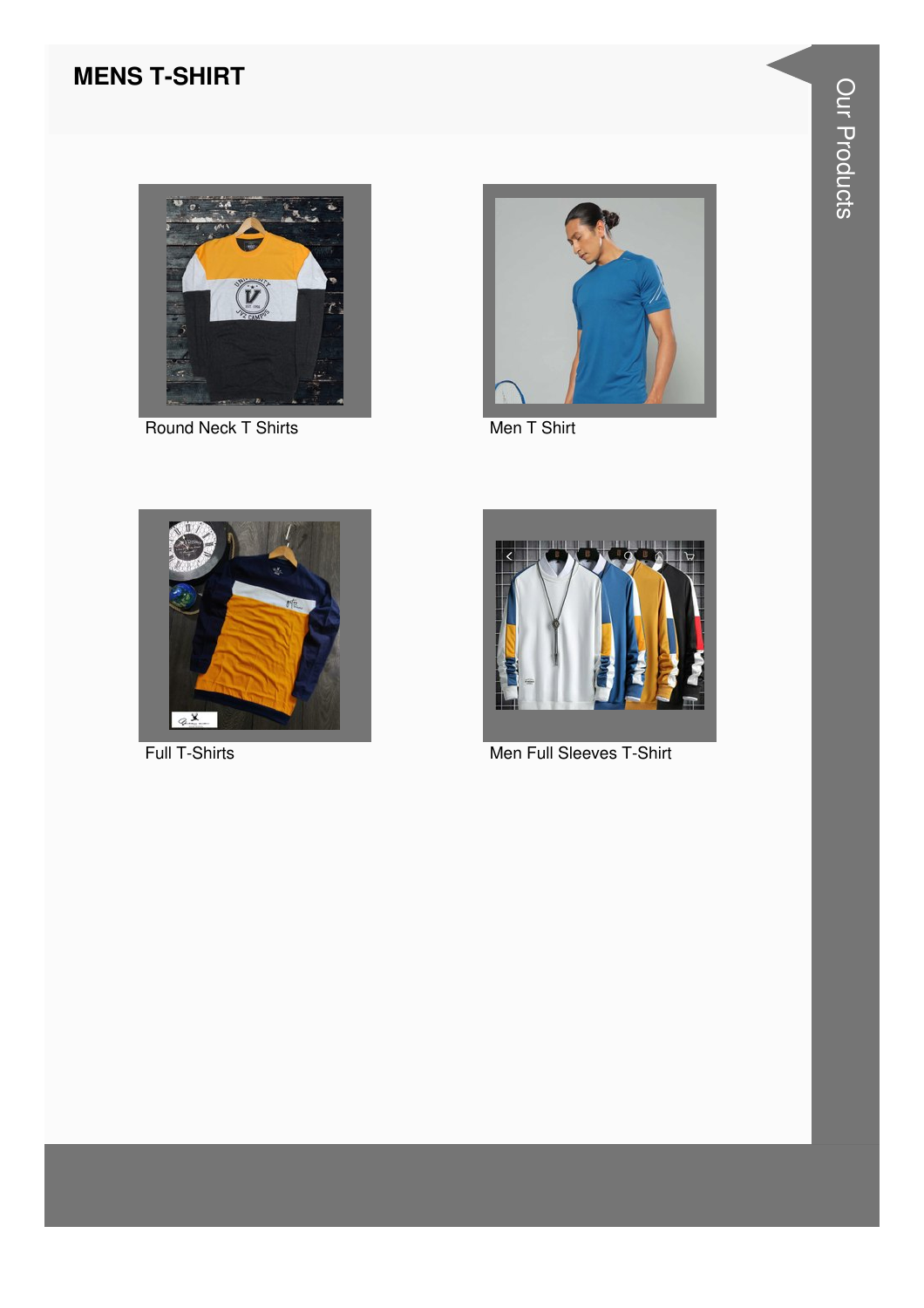# **MENS JEANS**



Mens Jeans



Mens Rugged Denim Jeans



Mens Skinny Denim Jeans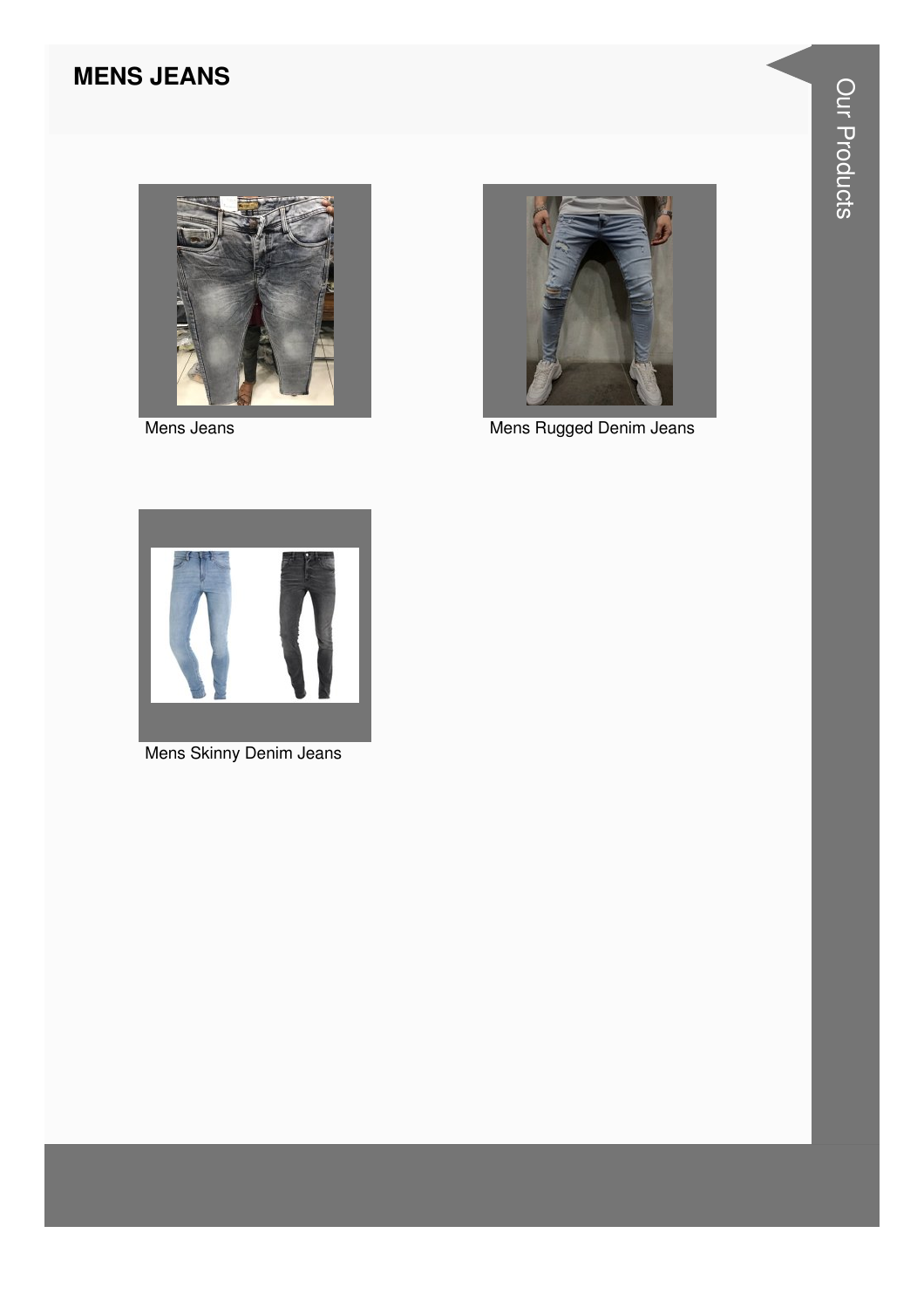### **FACE MASK**



Corona Mask



3 Ply Face Mask



2 layers cotton mask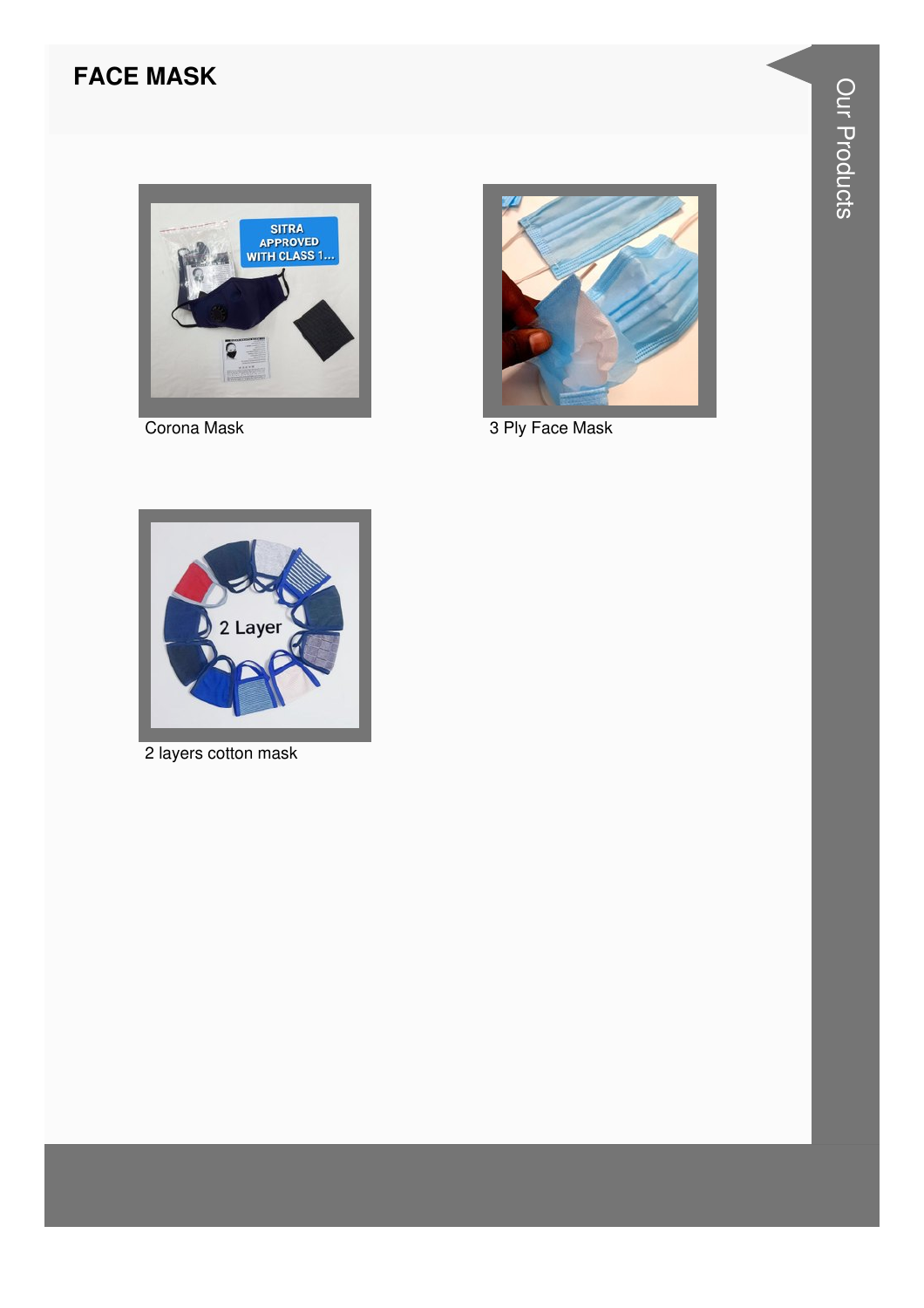### **OTHER PRODUCTS:**



Men"s Half Sleeve Cotton **Casual Shirt** 



Men Half T Shirts



**TROUSER** 



**TROUSER**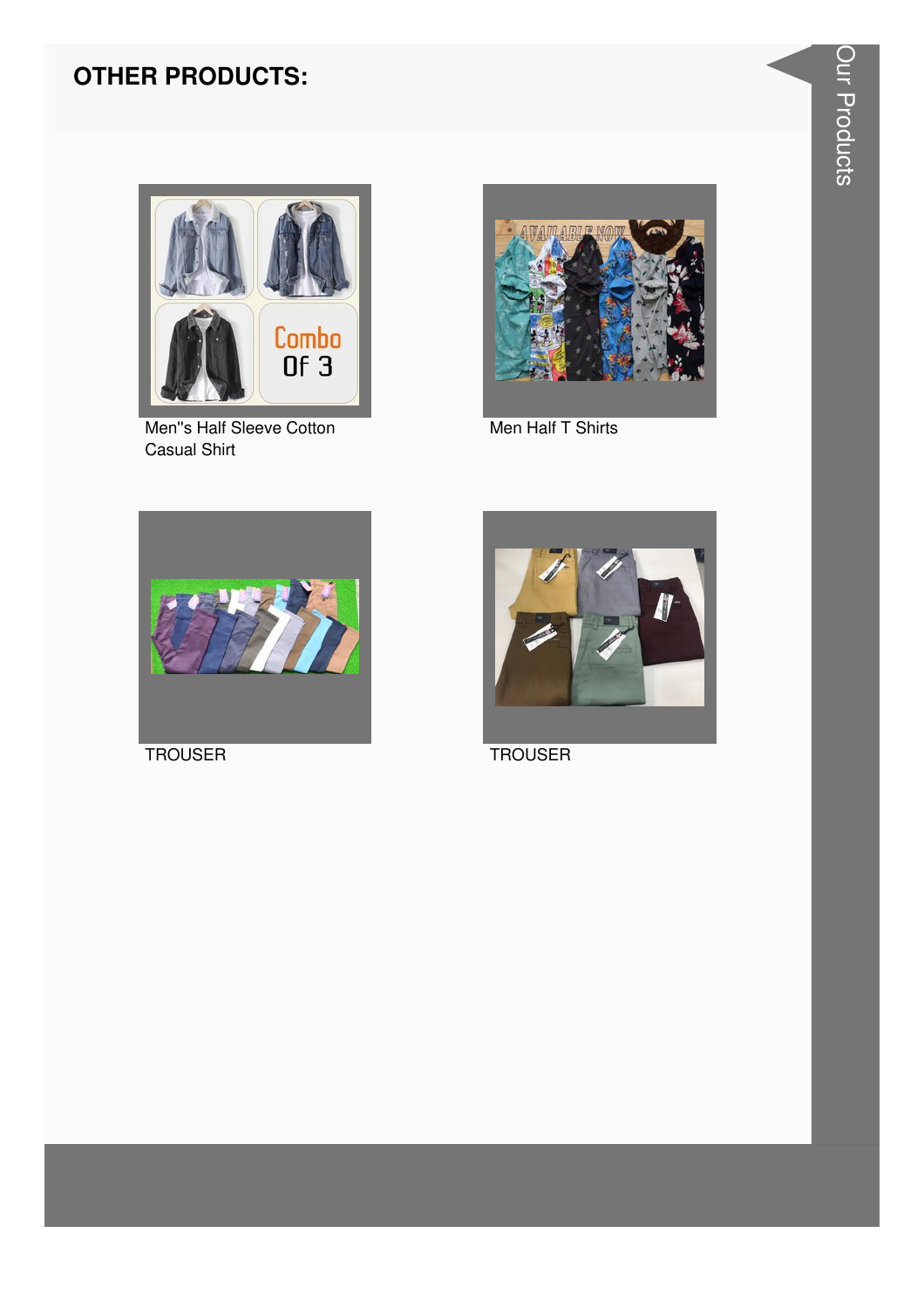# **OTHER PRODUCTS:**



**T-SHIRTS** 



Men's Full Sleeves Check Shirt



Trousers



**Men's Branded Trousers**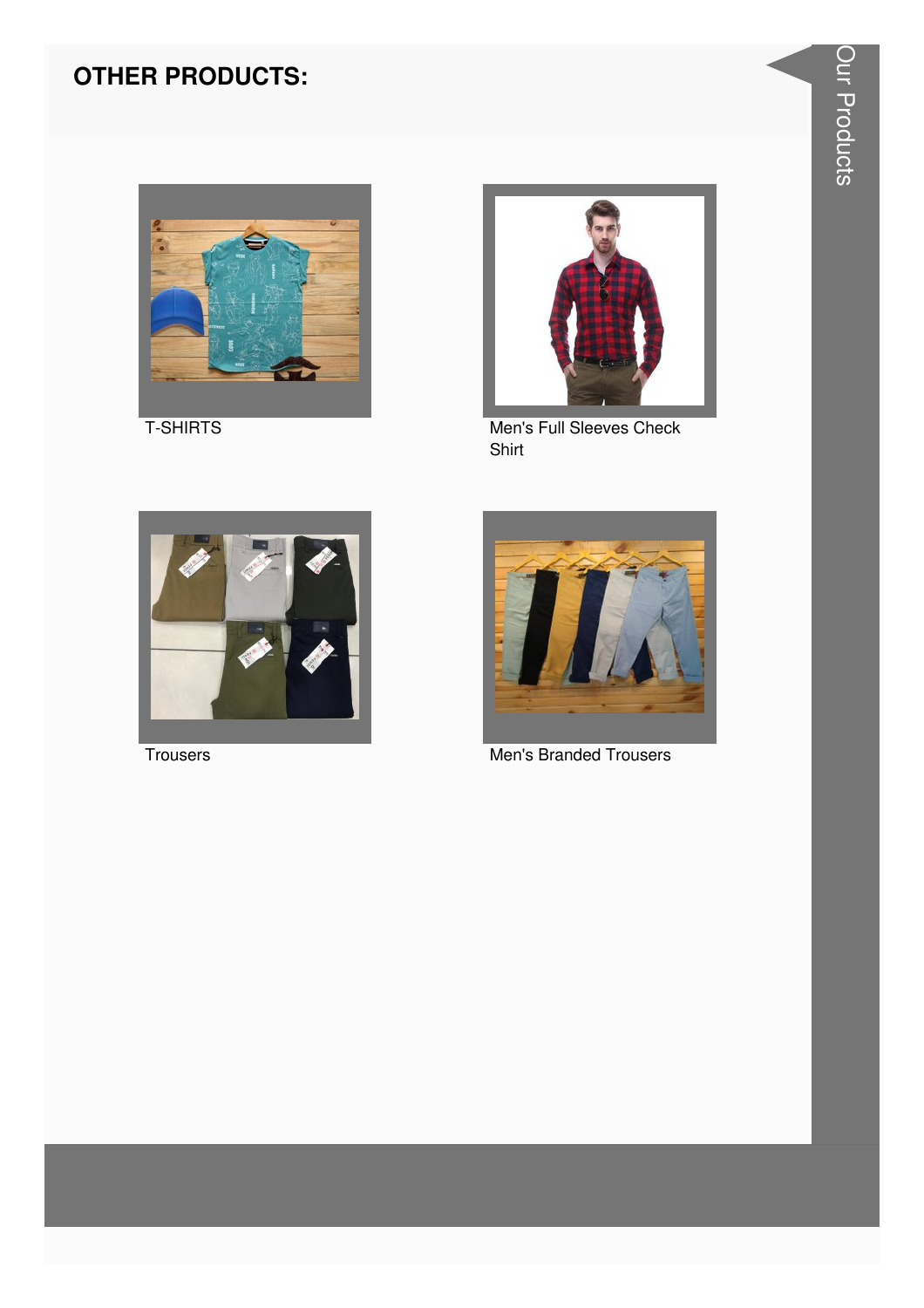# Factsheet

| Year of Establishment            | : 2017           |
|----------------------------------|------------------|
| <b>Nature of Business</b>        | : Manufacturer   |
| <b>Total Number of Employees</b> | : Upto 10 People |